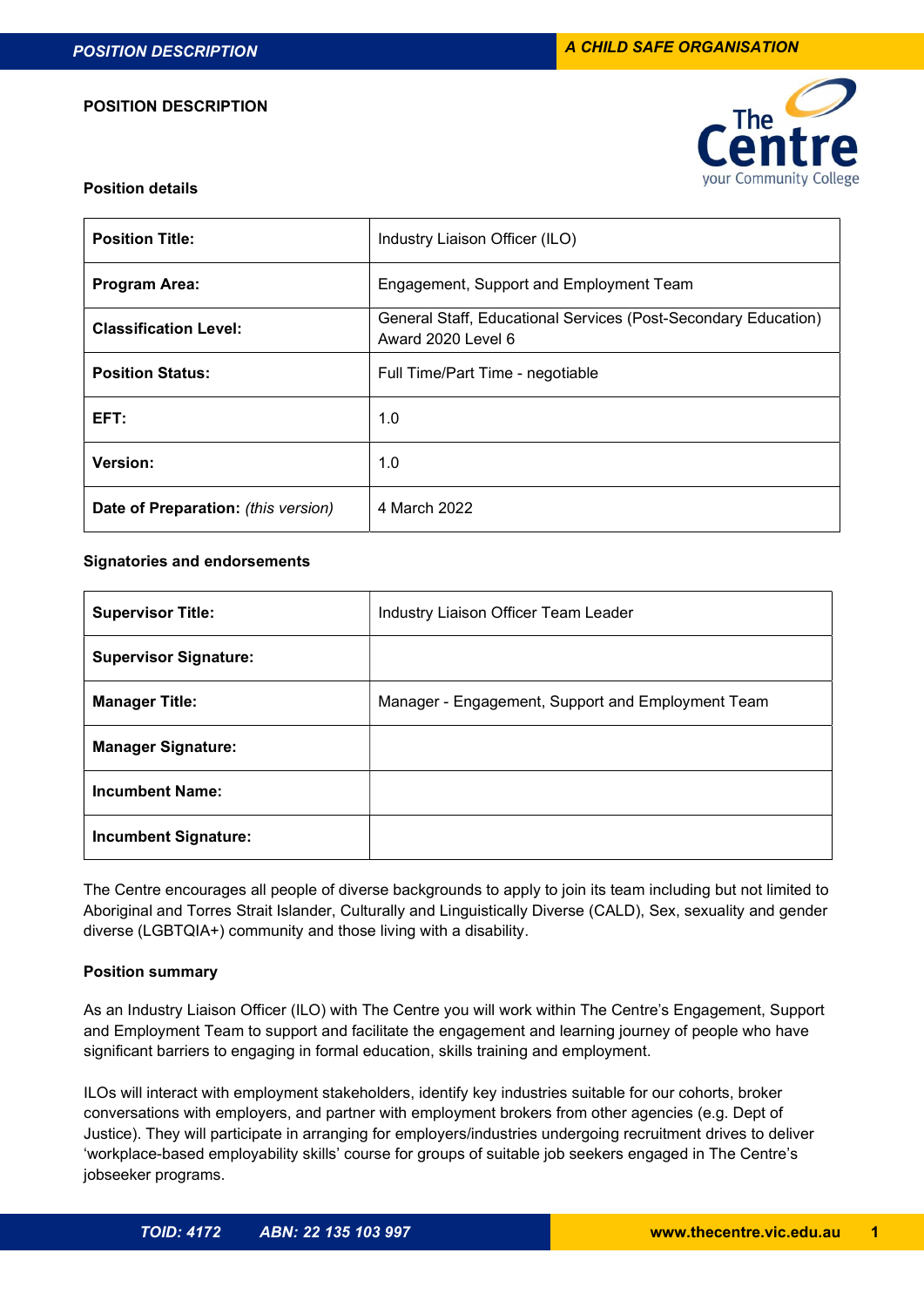ILOs work with learners/clients to improve their employability, connect them to employment opportunities and support them to achieve and sustain long-term employment outcomes. Key to this is understanding local existing and emerging labour market needs and ensuring appropriate training pathways are available.

The Centre has a range of programs designed to support learners/clients at various stages of their journey through learning, education and employment that our ILOs interact with and support. The programs ILOs support include:

- Reconnect a Victorian State Government funded program that uses a case management approach to engaging learners and providing timely interventions as required to support continued engagement in an education program and an employment outcome. These interventions may be provided by The Centre, and/or specialised services provided by partner organisations. A key outcome of this program is learner enrolment in a vocational education and training program and subsequent employment.
- Jobs Victoria Employment Services, Specialised Stream Finding Strengths, which supports longterm unemployed Victorian jobseekers (or at risk of long-term unemployment) who have one or more learning difficulties based on neurodiverse conditions requiring specialised intervention and support to engage in education and achieve employability. Key deliverables include placement in employment and 26-week employment outcomes.

NOTE: A youth-specific team delivers the Finding Strengths program to youth offenders or those at risk of offending under age 18. Referrals should be made to that team when appropriate for learners/clients' underage of 18.

The ESE team also provides specialised courses and programs designed to improve engagement and outcomes. ILOs may be trained to facilitate any one of these programs, if appropriate. They include the following.

- I Am which supports self-discovery and is a hope-filled goal setting positive psychology course.
- Strengthening Family Connections a family therapy-based program that provides opportunity for members of families experiencing dysfunction to reframe the family system and develop communication, conflict management and other skills.
- SARA a financial empowerment program designed to support women experiencing family violence.

# About The Centre

# Our Vision

Vibrant communities that value learning

# Our Purpose

The Centre works with local communities to empower individuals to unlock their potential through participation, connections, pathways and learning.

# Our values and behaviours

These values and behaviours guide us in how we do things at The Centre. Their purpose is to guide the Board, management, staff and our learners and clients as they interact with us and our communities.

# **Respect**

We respect the right of all people to access opportunities to learn, grow and achieve the goals that are appropriate for them as an individual within their own circumstances.

# **Integrity**

We value excellence and accountability in everything we do. We are committed to always being honest and trustworthy.

# Empathy

We provide a safe environment that embraces diversity and equality. We value every person's potential and their right to take action to improve their lives. **Collaboration**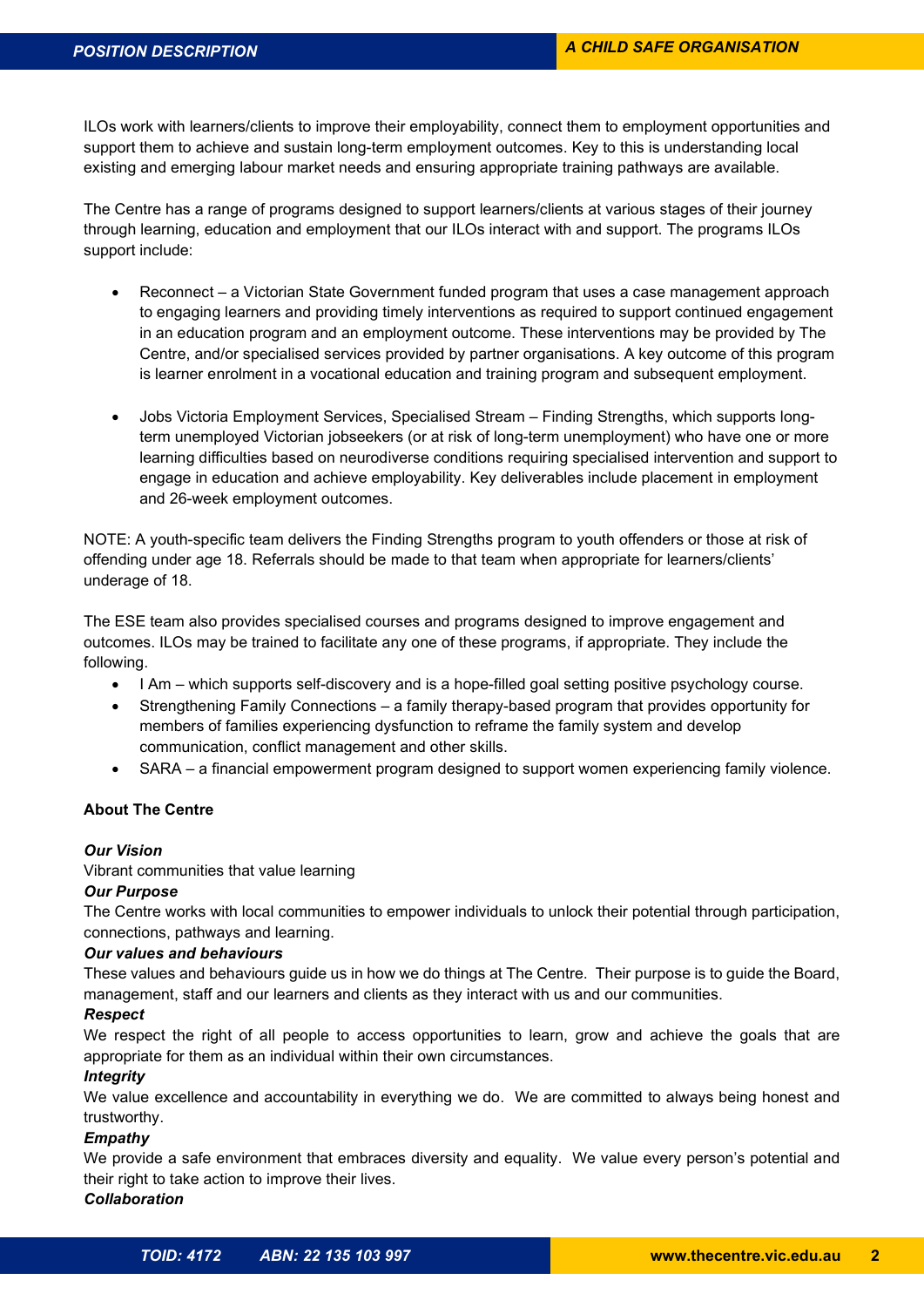We work in partnership with stakeholders, using their knowledge and skills and our own to create programs and services that add value to the lives of our people and communities.

For additional information relating to joining us and working at The Centre, please refer to Our Culture on our website.

### Organisational environment

The Centre for Continuing Education Inc is a Registered Training Organisation (RTO) providing vocational education and training, and other learning and education programs in communities throughout the Victorian Hume region, including both large and smaller regional locations. The Centre, a community-owned not-for-profit adult and community education college, was established over 55 years ago. It operates a unique blend of community building programs, learner engagement support and education programs for people with low educational attainment and multiple challenges through to people seeking entry into the workforce. The Centre also offers a range of community programs to build the capacity of and achieve beneficial outcomes for our communities throughout the Hume region. These are provided through Sport North East Regional Sports Assembly, and the Community Development teams. This provides us with significant opportunities to support and work with people in the community to overcome barriers and challenges to enable them to fully participate socially and economically in our communities.

The Centre operates out of campuses in Wangaratta, Benalla, Shepparton and Seymour, and through local partnerships throughout the Hume Region.

The Centre's departments are:

- 1. Vocational Education and Training (VET)
- 2. Engagement, Support and Employment
- 3. Sport North East (Regional Sports Assembly) and Community Development.

These program areas are supported by the Business Operations Division, and Quality and Compliance Department. The Business Operations Division supports The Centre with Finance and Payroll, Human Resourcing, I.T. support, and Facilities Management and Marketing. Special Projects report directly to the CEO.

The Centre is a Child Safe organisation, committed to providing a child safe environment where children and young people are safe and feel safe, and their voices are heard about decisions that affect their lives. The Centre is committed to building and nurturing a workplace that is free from discrimination, victimisation and allows for equal opportunity, including employment of Aboriginal and Torres Strait Islander people.

# Reporting relationships

| D <sub>or</sub><br>$^{\ast}$<br>Reports<br>w. | $\sim$ cc:<br>.eam<br>Officer<br>_eader<br>Industry<br>.iaison<br>' V |
|-----------------------------------------------|-----------------------------------------------------------------------|
| Supervises:                                   | None                                                                  |

# **Contacts**

| Internal relationships        | ESE Team, including Learning Engagement and Employment Officers and<br>Youth-focused Finding Strengths team; VET team; Quality and Compliance and<br>all other Centre staff |
|-------------------------------|-----------------------------------------------------------------------------------------------------------------------------------------------------------------------------|
| <b>External relationships</b> | Program/project partners, referral agencies, support services and other relevant<br>stakeholders                                                                            |

The Centre operates through a collaborative, integrated team-based structure.

#### Resource delegation

Budgeted purchasing delegation as per The Centre's Delegations Policy.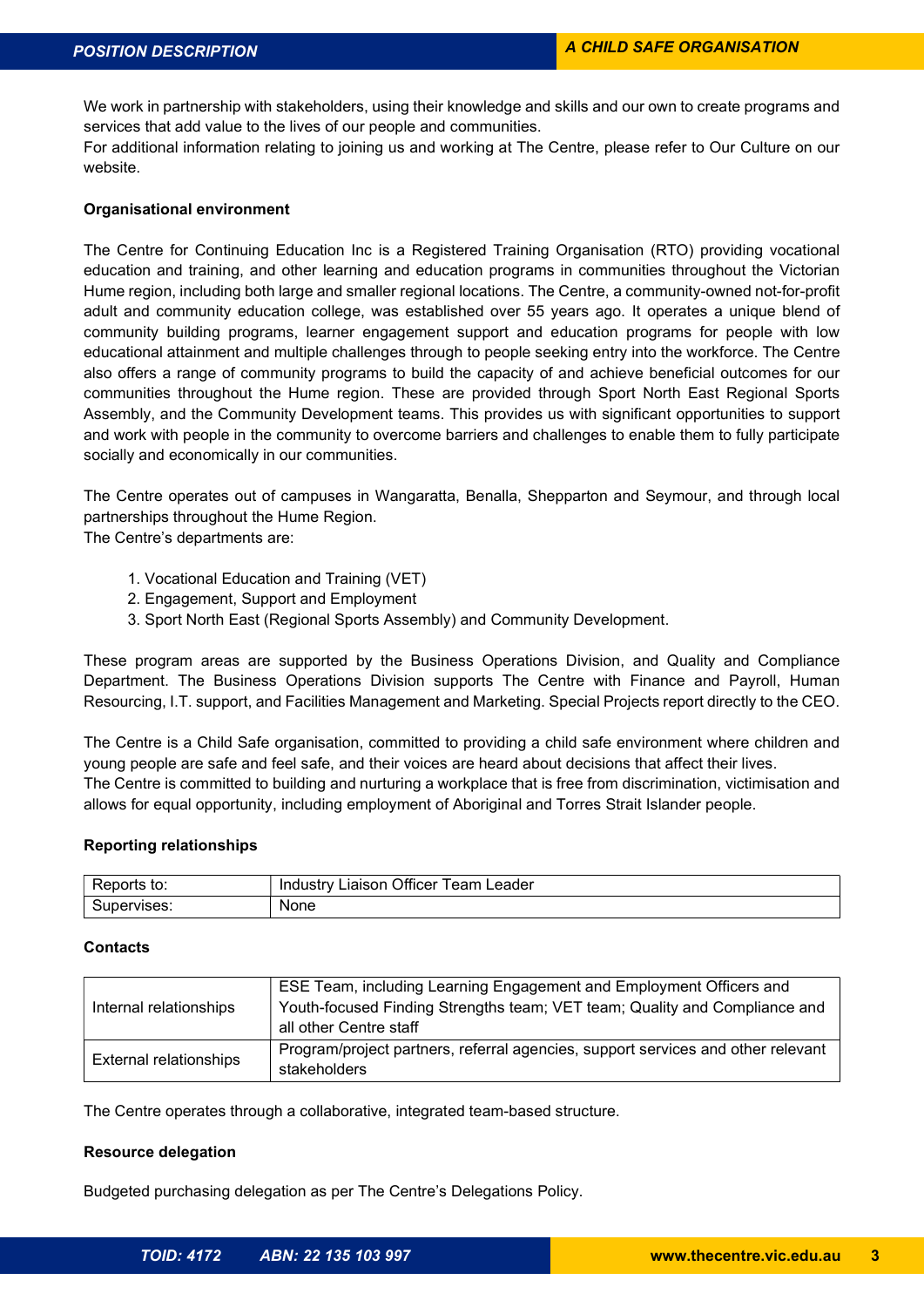# Key responsibility areas (KRAs)

- 1. Relationship management with employers and key stakeholders
	- Provide job service agencies, Community Corrections and other related agencies with promotional information regarding The Centre's programs and build referral pathways to suitable employment for participants.
	- 1.2 Develop and maintain positive, open and collaborative working relationships with job service agencies and other key agencies to ensure availability of employment opportunities for program participants. Where appropriate establish documented Collaborative Practice Frameworks to underpin partnership.
	- 1.3 Develop relationships with employers and industry networks that are suitable for our jobseeker cohort. Develop understanding of employment cycles (e.g. casual pool), workforce needs, skills need particularly for low skilled entry-level workers.
	- 1.4 Identify suitable workplaces to participate in workplace-based employability skills courses. Work with Training Design Team to contextualise the course to the workplace and ensure finished product delivers on required employability skills of the workplace.
	- 1.5 Liaise with agencies to identify other networks of strategic interest to The Centre's jobseeker and employment programs.
	- 1.6 Constructively engage and participate in meetings as required to discuss the current labour market and potential employment opportunities, progress and challenges.
	- 1.7 Provide regular updates and help identify issues that may impact on the success of the program.
	- 1.8 Promote The Centre's jobseeker and employment programs at relevant stakeholder forums as required.

# 2. Jobseeker support

- 2.1 Receive referrals from LEEOs and ensure prompt follow up and connection with jobseeker to establish a working and supportive relationship.
- 2.2 Working with the jobseeker, add job specific and employability learning requirements, goals and actions to their Individual Learning, Employment and Achievement Plans (ILEAP) throughout the jobseeker's engagement with The Centre.
- 2.3 Undertake or ensure each jobseeker undertakes the Employment Readiness Scale tool on a regular basis and subsequent action plans are reflected in their ILEAP.
- 2.4 If appropriate, ensure understanding of a jobseeker's learning difficulties are included in the ILEAP as it relates to employability and requirements for support when in employment. Develop a clear understanding of what needs to be communicated to prospective employers regarding learning difficulties, key strengths to be leveraged, and any reasonable adjustments to suggest to an employer. This should be done in consultation with the jobseekers ensuring understanding of what strategies are likely to work for them.
- 2.5 Coach jobseekers:
	- 2.5.1 Introduce employment opportunities and engage their aspirations through setting practical and achievable employment goals
	- 2.5.2 on ways to present themselves, and communicate and demonstrate core work skills in interviews
	- 2.5.3 to access the hidden job market through cold calling by providing suggestions gathered through ILO-employer relationships
	- 2.5.4 on how to leverage any networks and contacts they may have been able to develop (e.g. through sporting club membership).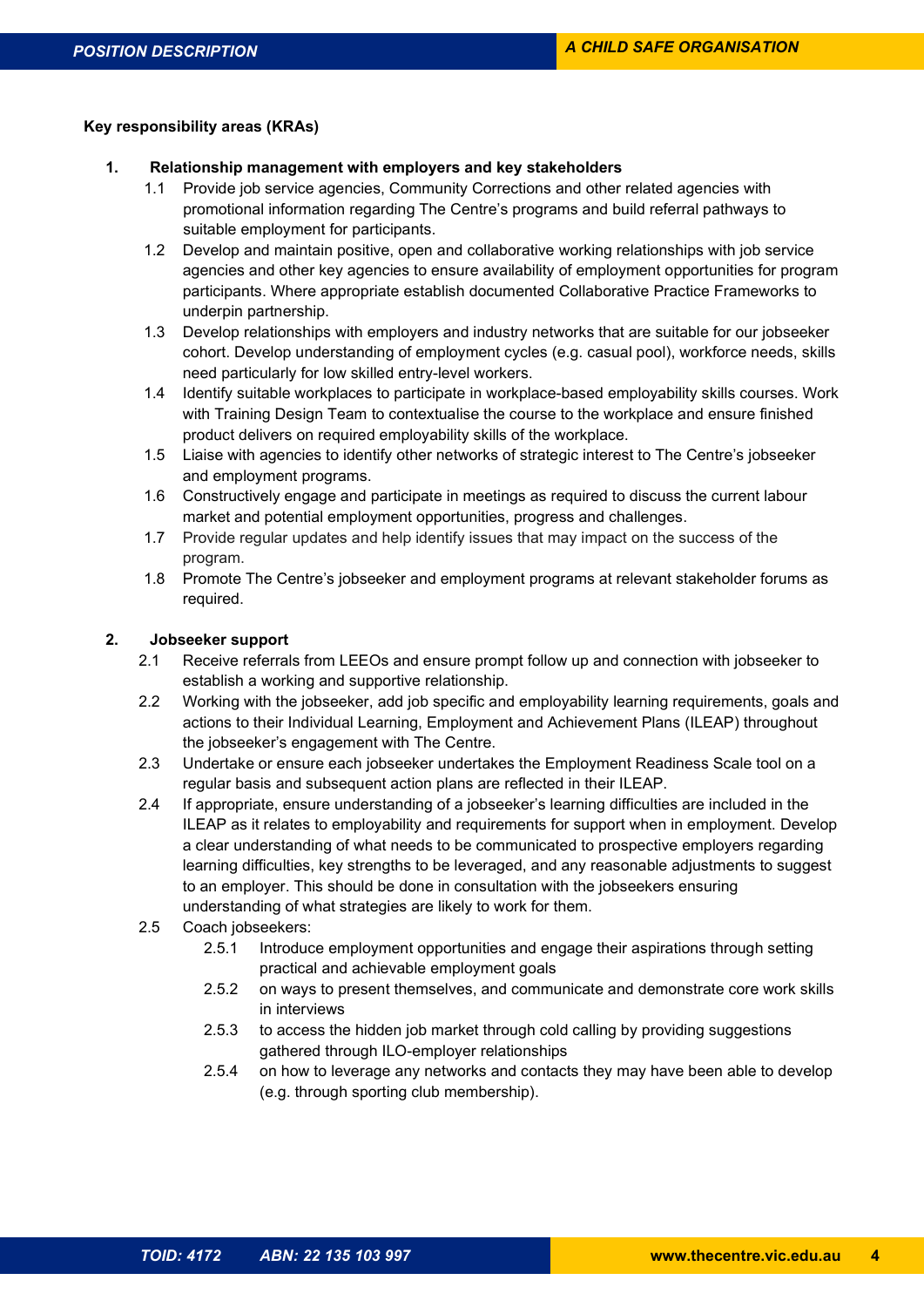- 2.6 Participate in team case management meetings\* to discuss:
	- jobseeker progress and challenges
	- expectations on the delivery and outcomes of training and assessment for individual learners, and
	- industry involvement and learner opportunities for employment (e.g. work experience, exposure to workplaces) as appropriate.
- \* Team case management meetings will include LEEOs, Industry Liaison Officers, teachers and other relevant personnel (internal and external) as required.

# 3. Jobseeker case management

- 3.1 Working within a case management framework and using strengths-based principles, provide intensive and ongoing support to learners/clients to assist them to use their own strengths to identify suitable employment opportunities providing appropriate support as required to improve employability.
- 3.2 At times, participate in facilitating engagement and skills development programs as trained facilitators.
- 3.3 Where appropriate, link jobseekers to timely intervention to address issues and challenges through discussion with their LEEO.
- 3.4 Working with LEEO, link clients/learners to community and pro-social networks (e.g. sporting and other clubs, volunteering opportunities).
- 3.5 Upon graduation from the program(s), work with the learner/client to finalise ILEAP to outline future employment pathways and further industry qualification goals (e.g. apprenticeship).
- 3.6 Support, maintain and complete documentation of case management records, data and statistics gathering as required for appropriate participant management and monitoring, and to ensure funding body reporting requirements.

# 4. General

As a staff member of The Centre:

- 4.1 Contribute to The Centre's commitment to providing a child safe environment. This includes compliance with and support of The Centre's Child Safe Policy and related procedures, and Child Safe Code of Conduct.
- 4.2 Contribute to the process of continuous improvement, including new initiatives of The Centre.
- 4.3 Comply with the Code of Conduct and all policies and procedures of The Centre.
- 4.4 Comply with OH&S and Equal Employment Opportunity (EEO) requirements of The Centre.
- 4.5 Maintain excellence in customer service, a respectful and inclusive attitude to diversity, and commitment to continuous learning and improvement, to support The Centre's strategic growth and development.
- Note: The incumbent can expect to be allocated duties not specifically mentioned in this document, but within the capacity, qualifications and experience normally expected from persons occupying positions at this classification level.

Specific performance targets will be negotiated as part of The Centre's regular performance planning and review process.

# Accountability and authority

The incumbent will work within The Centre's policies, procedures, quality management processes and compliance requirements.

# Additional information

A six-month probationary period applies to this position. The incumbent may be required to travel as part of completing the required duties of the role.